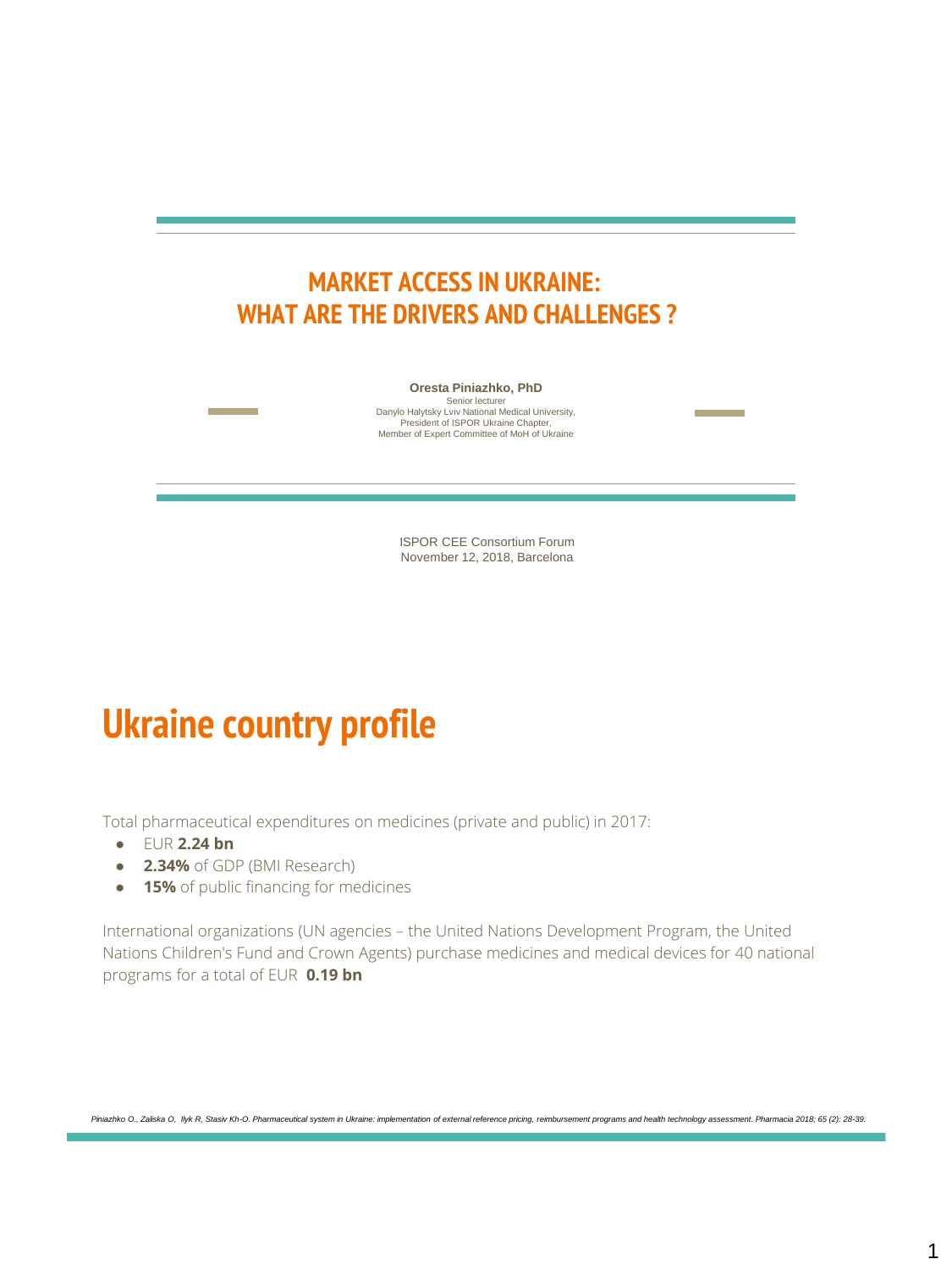## **Market access outline**



#### **Public pharmaceutical providing in Ukraine**

| Level of<br>procurement | Current procurement<br>method                                               | Pharmaceutical<br>providing                                             | Levels of price and<br>volume controls                                     | 2017/2018<br>UAH bn | 2017/2018<br>USD mln |
|-------------------------|-----------------------------------------------------------------------------|-------------------------------------------------------------------------|----------------------------------------------------------------------------|---------------------|----------------------|
| National                | By International<br>agencies UNDP, UNICEF<br>and Crown agents               | 487 medicines (259<br>INNs) for 41 disease<br>programs                  | No HTA submission for<br>inclusion in programs                             | 5,9                 | 210                  |
| Regional/<br>Hospitals  | National tendering<br>following procurements<br>by regions and<br>hospitals | 427 INNs in regulatory<br>list - EML, secondary &<br>tertiary medicines | HTA for inclusion on<br>EML.<br>Expert committee<br>analysis,<br>tendering | 4,8                 | 171                  |
| Primary care            | Reimbursement<br>program<br>"Affordable medicines"                          | 23 INNs from EML.<br>primary care/<br>outpatients                       | HTA, external reference<br>pricing, budget cap                             |                     | 36                   |
| Total, values           |                                                                             |                                                                         |                                                                            | 11,7                | 418                  |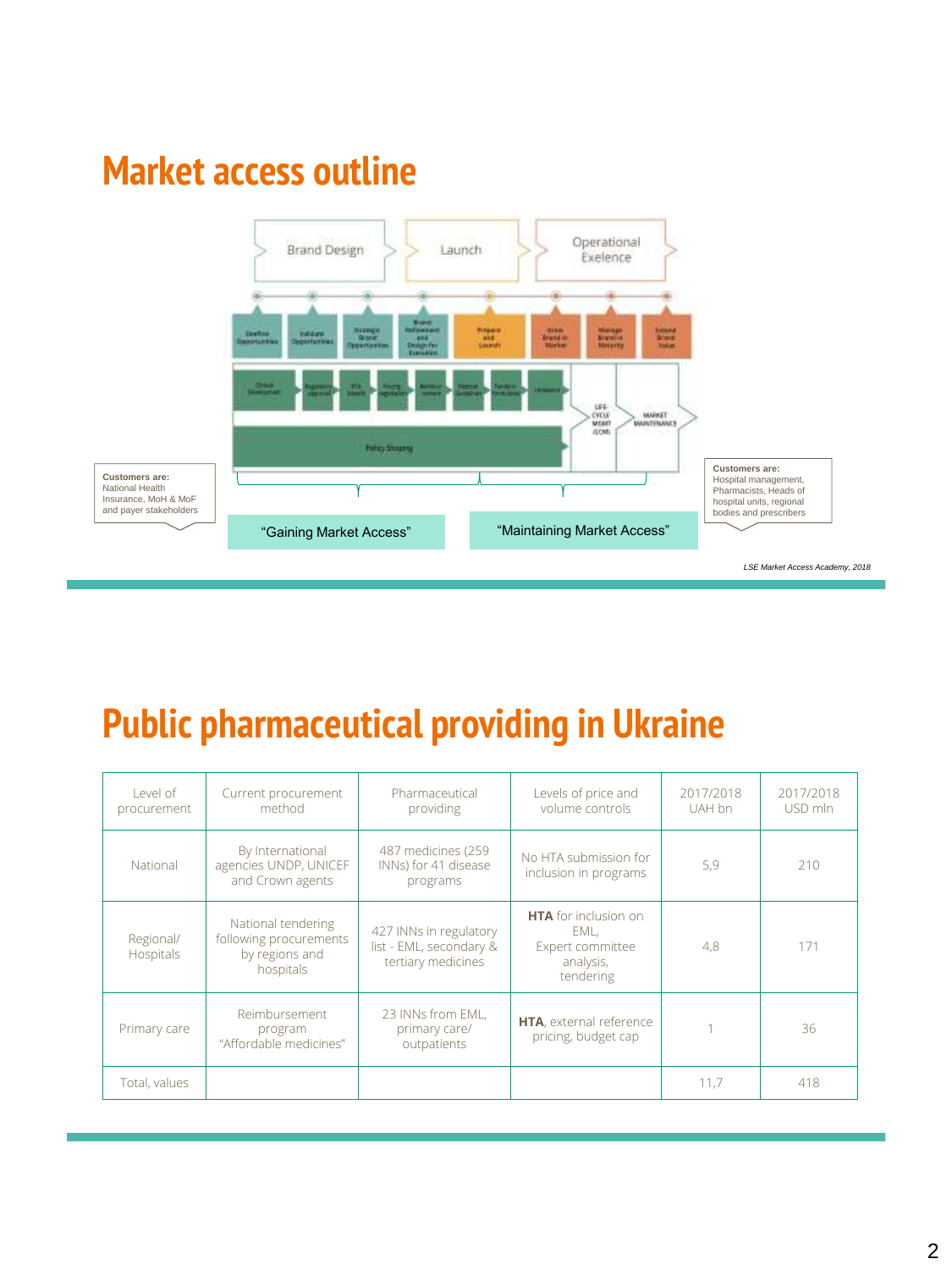### **Expert Committee of Ministry of Health of Ukraine**

- Since 2016 conduct HTA for medicines
- Develop model of priority diseases
- There is legislation framework
- HTA based on clinical and economic analysis (CEA, BIA)
- Publicly availiable recommendations based on assessment of submissions
- EUnetHTA member since 2018
- Developed and published HTA guidelines in Ukraine in 2018
- Next step creation of HTA agency

*www.nplz.org.ua*

# **Market access environment, strategic plan, and how to optimize access and value of medicines?**

- The Accounting Chamber of Ukraine recorded cost saving up to 39% in 2017 as a result of this engagement with international procurement organizations
- Rapid marketing authorization (up to 10 days for medicines procured via international organizations)
- Mandatory HTA for inclusion on EML by Expert Committee of MoH
- EML for regional procurement and reimbursement
- Regional national tendering purchased for EUR 0.16 bn using EML
- Reimbursement program "Affordable medicines" was EUR 23.3 mn by State Budget funding in 2017
- ERP is used for reimbursement program
- Establishment of Central procurement organization (October 2018)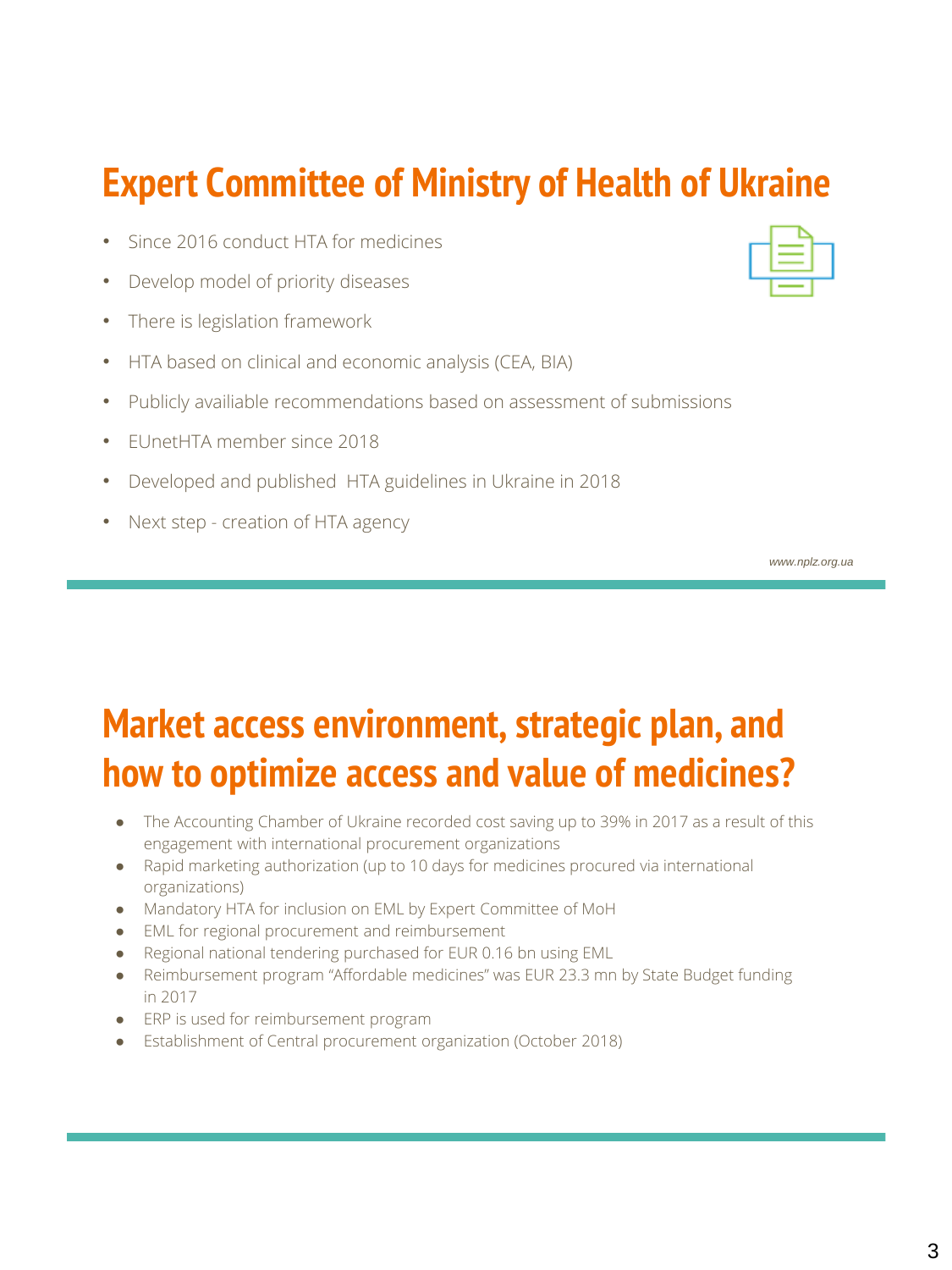

## **Conclusions and future directions**

- Efficient procurement in Ukraine needs to be activated in a synergistic manner based on the international practice: pharmaceutical policy, legislation, stakeholder collaboration and involves more than just obtaining the lowest price – it is about creating a healthy market where high-quality products are available at the right time at affordable prices and at the right quantity.
- Additional instruments can be used to improve efficiency: using of generics/biosimilars, creating a competitive market through therapeutic tenders.
- Introduction of managed entry agreements for innovative medicines.